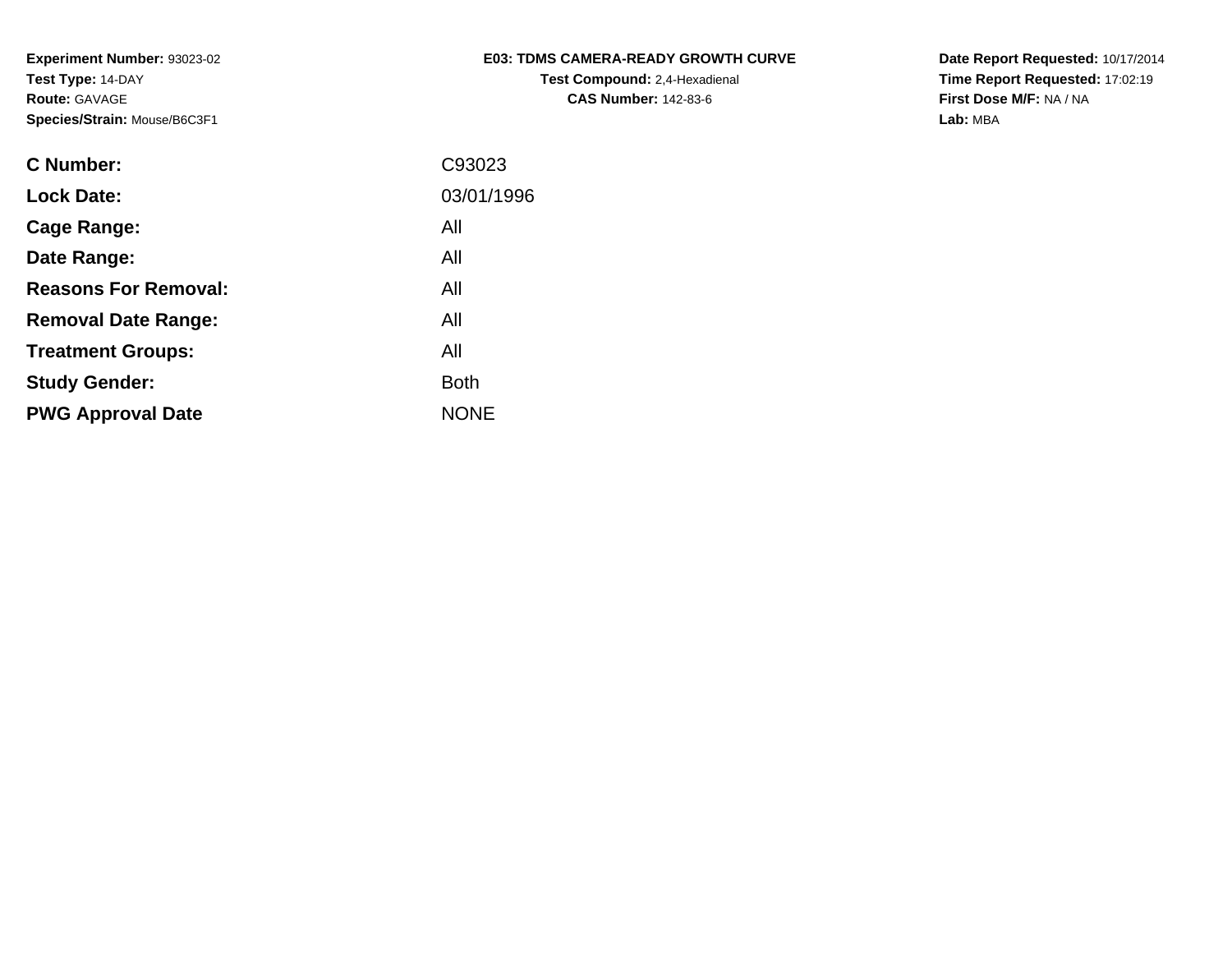#### **E03: TDMS CAMERA-READY GROWTH CURVE**

**Test Compound:** 2,4-Hexadienal **CAS Number:** 142-83-6

**Date Report Requested:** 10/17/2014**Time Report Requested:** 17:02:19**First Dose M/F:** NA / NA**Lab:** MBA

# **MALE**

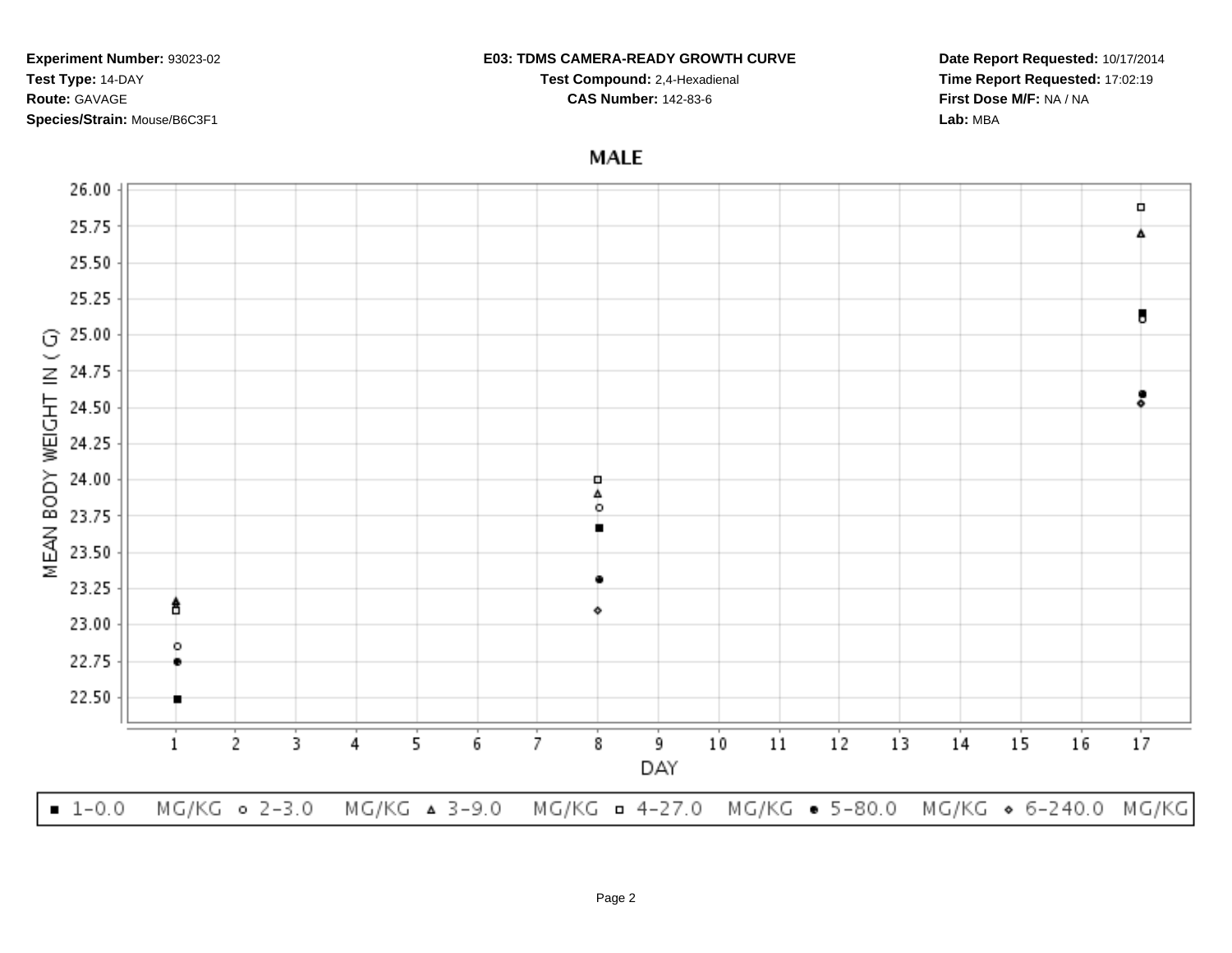## **E03: TDMS CAMERA-READY GROWTH CURVE**

**Test Compound:** 2,4-Hexadienal **CAS Number:** 142-83-6

\*\*\*END OF MALE DATA\*\*\*

**Date Report Requested:** 10/17/2014**Time Report Requested:** 17:02:19**First Dose M/F:** NA / NA**Lab:** MBA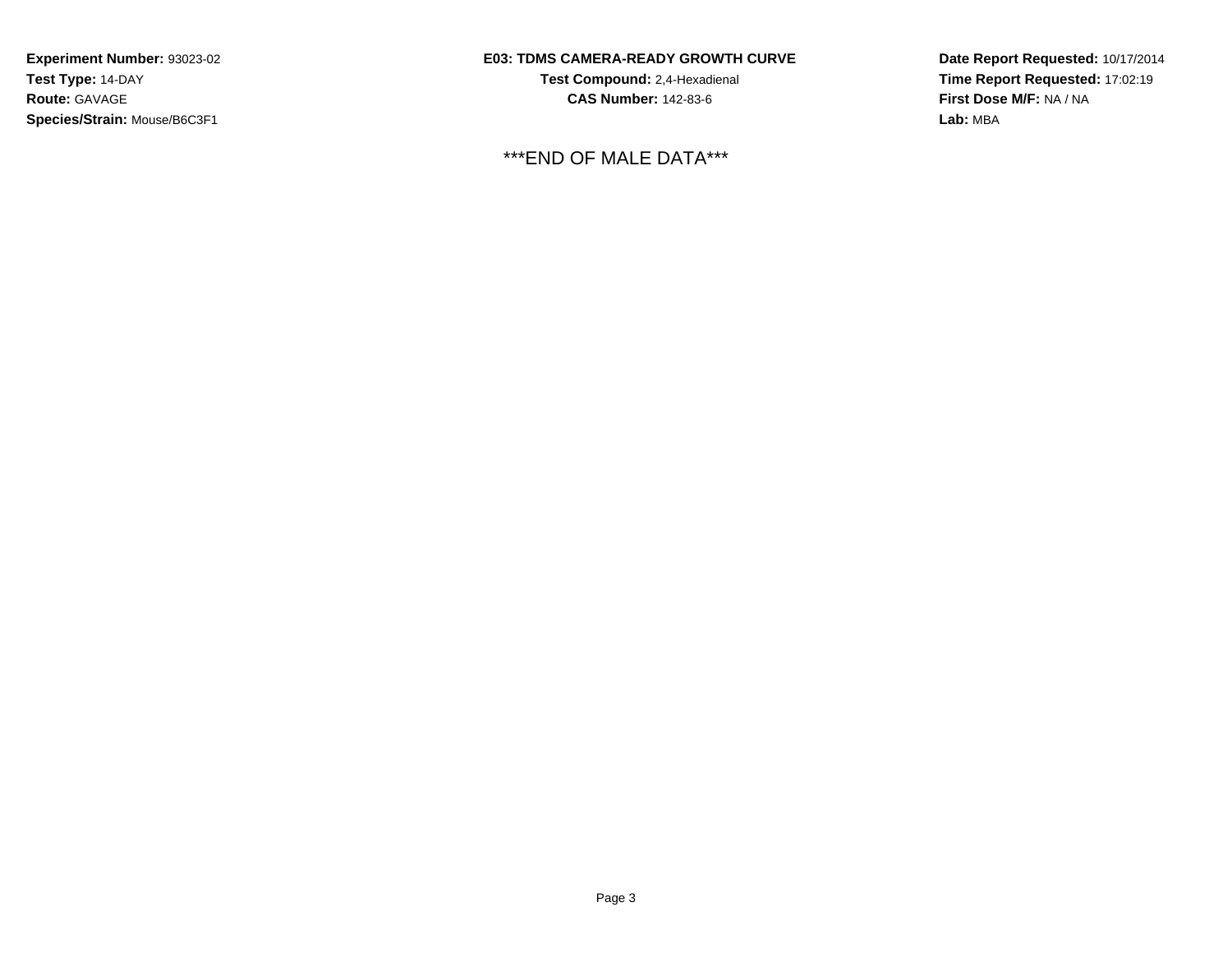### **E03: TDMS CAMERA-READY GROWTH CURVE**

**Test Compound:** 2,4-Hexadienal **CAS Number:** 142-83-6

**Date Report Requested:** 10/17/2014**Time Report Requested:** 17:02:19**First Dose M/F:** NA / NA**Lab:** MBA

#### Ò,  $21.0$ 20.5 20.0 MEAN BODY WEIGHT IN (G) ٠ o, ō 19.5 Ò 19.0 ۰ Ā 18.5 o ţ 18.0 17.5 17.0 16.5  $10$  $11$  $12$  $13$  $17$ 5 7  $14$ 15 16  $\mathbf{1}$ 2 3 4 6 8 9 DAY  $-7 - 0.0$ MG/KG 0 8-3.0 MG/KG & 9-9.0 MG/KG = 10-27.0 MG/KG · 11-80.0 MG/KG ◆ 12-240.0 MG/KG

# **FEMALE**